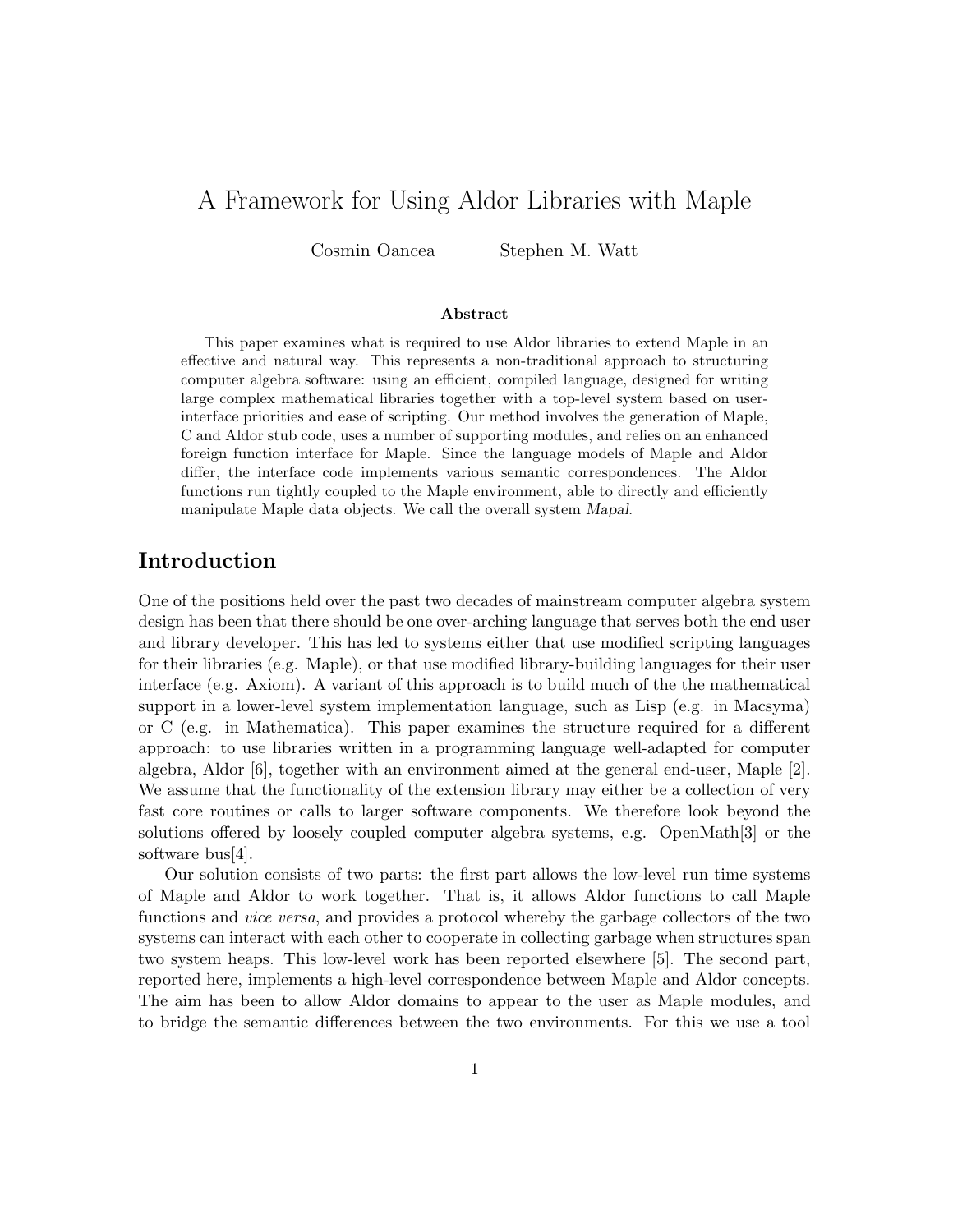to generate Aldor, C and Maple code (to wrap each Aldor library) as well as supporting run-time code (to do type dispatch and caching). The resulting package, which we call *Mapal*, allows standard Aldor libraries to be used in a standard Maple environment [2].

We see the following as contributions of the approach we outline. Firstly, Aldor has been found to offer efficiencies comparable to hand-coded C++ [1]. This approach allows user extensions to operate with efficiencies comparable to Maple kernel routines. Secondly, these extensions are in a high-level language, well-adapted for mathematical software, allowing the programmer to ignore lower-level details, and well-integrated in the Maple environment. This is very different from earlier work on foreign function interfaces. Thirdly, Aldor is designed for mathematical "programming in the large" and provides linguistic support for such concepts as generic algorithms, algebraic interface specification and enforcement, etc. Finally, authors of Aldor code often wish to make their functionality available through Maple, e.g. Bronstein's library for algorithms on differential operators and Moreno Maza's library for triangular sets.

The remainder of this paper is organized as follows: Section 1 presents an architectural overview of the *Mapal* system, while Section 2 briefly describes the key ideas used in the process of inter-operating Maple with Aldor.

## **1 An Overview of Mapal**

In order to provide a rich connectivity between the *Maple* and *Aldor* programming environments our system should: (a) allow *Maple* to interact with *Aldor* components in an efficient manner, within a small overhead cost, (b) extend the *Maple* language (by providing mappings for concepts such as overloading, domains, ..), (c) be easy to use, rendering a *Maple* "look and feel" to the user, and (d) provide an interactive type-checking mechanism that gracefully handles user needs, and errors.

Figure 1 introduces the main components of the *Mapal* architecture. The module that does the stub code generation is located inside the *Aldor* compiler. It receives as input an Aldor program, and generates a binary representation of it, together with *Aldor, C, and Maple* stubs for the program's exports (among which there may be exports that have their definition in some *Aldor* library).

The Maple stub is in fact the interface between user and the *Mapal* system, thus it uses the functionality of the *type checking module*, in order to ensure a correct call to the *Aldor* library; otherwise, if no type-checking is performed, an incorrect call, will most likely produce an error (somewhere inside the Aldor library) that will end the current *Maple* session: a highly undesirable event. The type-checking module is designed to provide feedback to the user in the case of an erroneous invocation, that will help him to correct his program (for example it will list the allowed export types for a given export name). If a fast implementation is desired the *Mapal* code generation module is able to produce code in which no type checking is performed (once the program has reached a mature phase, one may want to eliminate the type-checking overhead). The *type checking module* is mostly implemented in *Maple*. However, as Figure 1 shows, it consists of code written in all three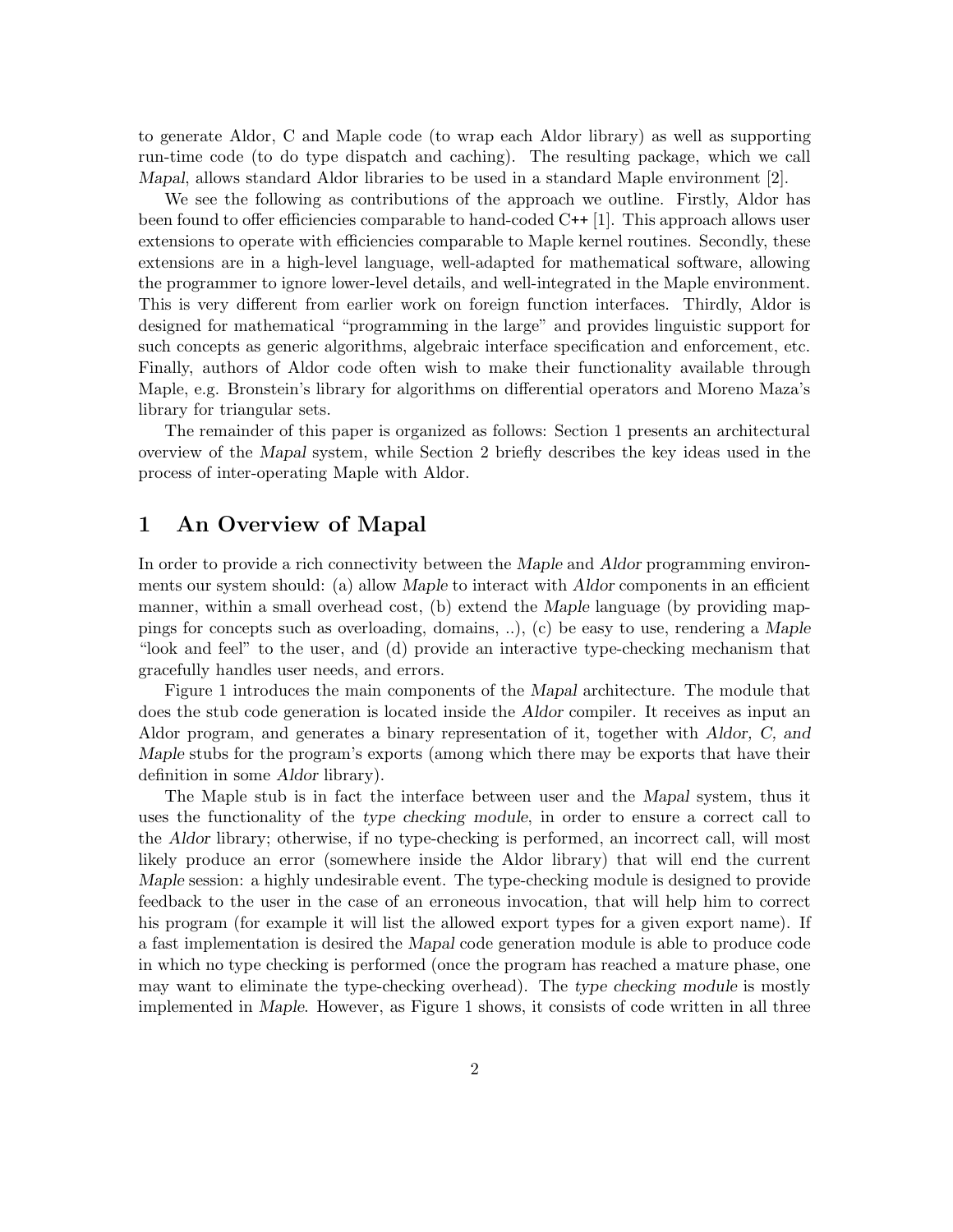

MAPAL SYSTEM

Figure 1: High-Level Architecture Overview: white arrows mean "generates," normal arrows mean "uses," dashed boxes are user source code, light boxes are generated code

languages (*Maple, C, and Aldor*) as it uses some of Aldor's runtime system functionality (the "has" operation that tests if a given domain satisfies a given category).

Our architecture allows *Maple* to share a single process space with highly optimized *Aldor* components from a library. However, the cost of calling such a code can be quite expensive, as the *Aldor* stub may require a number of expensive runtime operations (like domain instantiation) that cannot be statically optimized by the Aldor compiler (as this operations may involve parameters that are known only at runtime). Thus, for performance reasons, the *Maple* stub is using a *cache module* to remember previously computed domain/category types. Also, it is returning to the user Aldor-closure objects that can then be invoked directly, thus by-passing the *Aldor* stub.

The *C* stub is the glue between the *Maple* and *Aldor* environments. In order to successfully complete a foreign *Aldor* invocation, the *Maple* stub will call the *C* stub that will forward the request to the *Aldor* stub, and finally this one will invoke the correct *Aldor* export with valid *Aldor* parameters and return a value to the *C* stub. The *C* stub will create foreign *Maple* object(s) and return it/them to the *Maple* stub. The functionality of the "maple run-time system module", that appears in the figure is to synchronize *Maple's* and *Aldor's* garbage collectors (this work is presented elsewhere [5]).

In order to use our architecture, the *Maple*-user is required to understand the new programming language concepts introduced into the *Maple* world by our mapping mechanism (overloading, domain types, etc...). The information of how to use the *Aldor* components is provided in a *Maple*-like fashion, while the internal invocation mechanism is completely transparent for the user.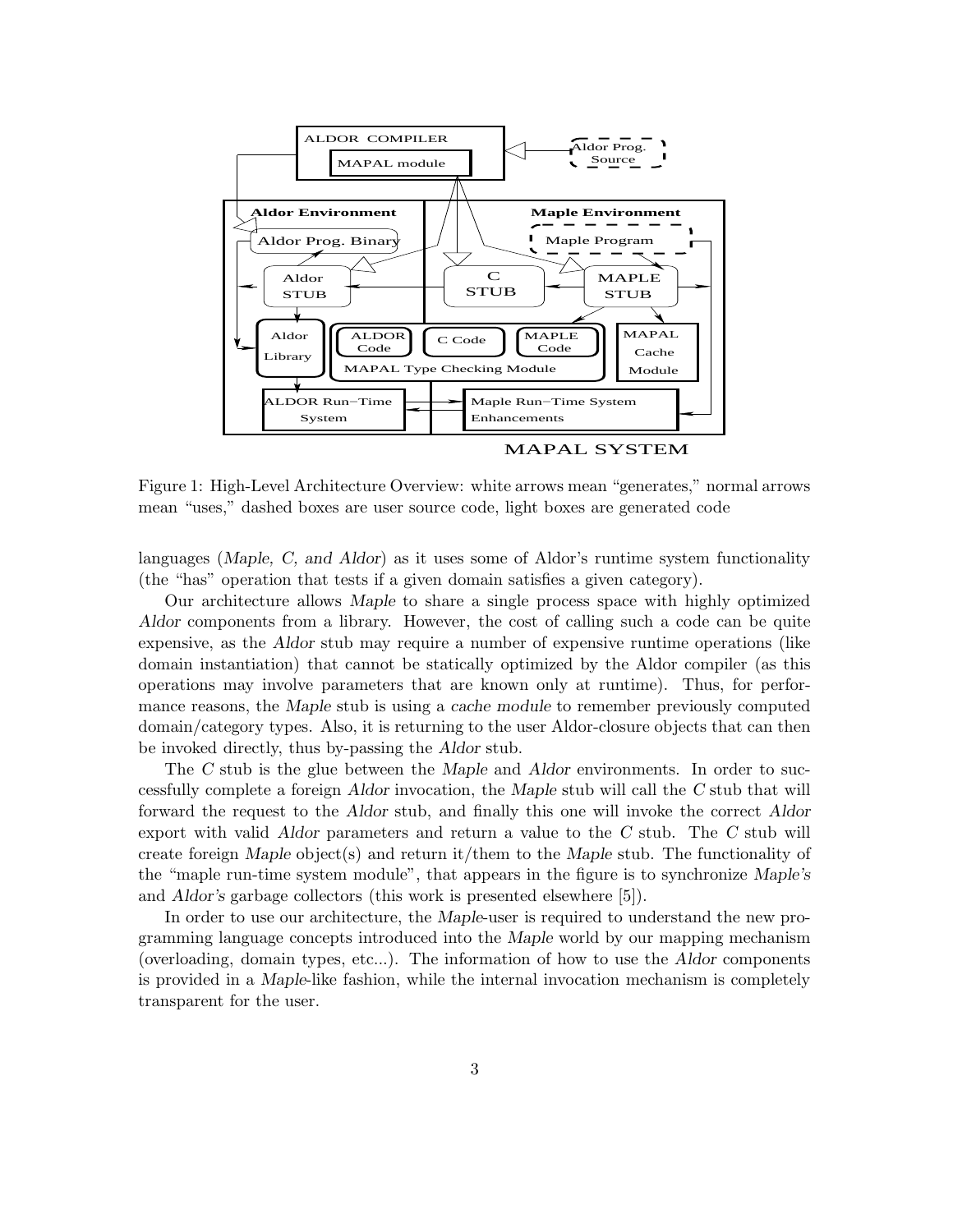#### **2 Toward a Rich Maple-Aldor Interoperability**

**Aldor** is a strongly typed functional programming language with a higher order type system. The type system has two levels: each value belongs to some unique type, known as its *domain*. Domains are in principle run-time values, but they belong to *type categories* which can be determined statically. Categories can specify properties of domains such as which operations they export, and are used to specify interfaces and inheritance hierarchies. In Figure 2 (B), Module(R:Ring) is a parameterized category representing the mathematical category of *R-Modules*. The Poly domain is an element of the Module(R) category, having the dependent mapping type:  $(R: Ring) \rightarrow Module(R)$  (polynomials with coefficients in R). In Aldor, within a domain-valued expression, the name  $\%$  refers to the domain name being computed, is fixed-pointed, and can be used as a type name. Dependent products and mapping types are fully supported in Aldor. Generic programming is achieved through explicit parametric polymorphism, using functions which take types as parameters and which operate on values of those types, e.g.  $f(R: Ring, a:R, b:R):R == a*b - b*a$ .

The code in Figure 2 helps in presenting the high-level conceptual ideas used for interfacing Maple with Aldor. For a rich connectivity between the two considered languages to exist, Aldor's features like run-time domain types, overloading, dependent types, mapping types need to be mapped at the Maple level (we are thus performing implicitly a language extension). The key for the translation of these features is to create (via the Maple stub) dynamic types corresponding to the hierarchy of (available) Aldor types, and to design a dynamic type-checking mechanism for the foreign Maple objects.

A *module* is a first-class Maple expression and provides a collection of name bindings. Some of these bindings are accessible to Maple code outside the module, after the module has been constructed; these are the "exports" of the module [2]. An Aldor domain (Poly) is translated into a Maple function producing at run-time a module, that in addition encapsulates whatever information is necessary for type-checking its parameters and exports (see lines 7, 9 in Figure 2; type/TC is the *Mapal's* type checker that ensures the consistency of the mapped Maple code with the Aldor type system). Name overloading in our mapping is achieved by concatenating the different implementations sharing the same name inside a single function, in which dynamic type tests identify the right code to be executed (see lines 8, 10). Dependent types are naturally handled by Mapal's type-checking mechanism.

As can be seen in Figure 2 (C) the Aldor stub is quite simple, as Aldor's type inference mechanism is employed to identify the correct export to be returned.

The last thing to be mentioned is a summary of the *Mapal's* type-checking mechanism. To type-check that a foreign Maple object o is of type d, where d is a maple module corresponding to an Aldor domain type, the Aldor type of o (can be found through the foreign object layout), and the Aldor object representation of d are compared. To typecheck that a Maple domain object belongs to a certain category type, the Aldor's run-time system is invoked ("has" operation) via the Mapal's Aldor stub. To test that a foreign Maple functional object  $S1-\overline{51}$  is of a functional type  $S2-\overline{52}$ , one has to verify that  $S2$ is a subtype of S1, and T1 is a subtype of T2. When testing this, a run-time unification algorithm is used, which computes and works with the fix-point representation of a type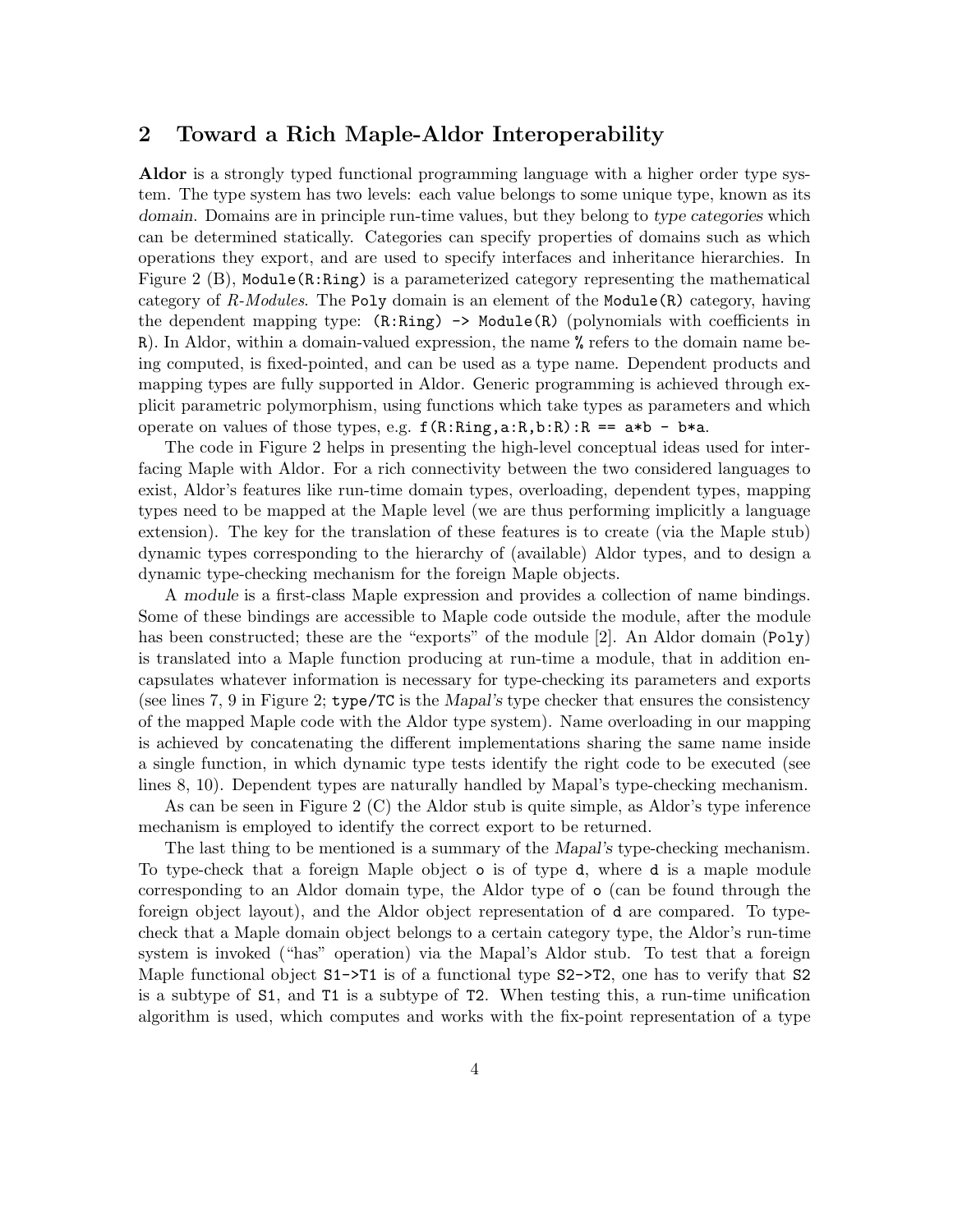```
1. Poly := proc() ##(A) Maple stub --- (B) Aldor code
2. local ret, args1; args1 = [args]; define Module(R:Ring) : Category
3. if(type(args[1], TC(Ring()))) then == Ring with {
4. ret := module() export '*', self; coerce: (String) -> %;
5. 'coerce' := proc() coerce: (R) \rightarrow \frac{9}{6}; -- ...
6. if(nargs=1) then }
7. if(type(args[1], TC(args1[1,3]))) Poly(R: Ring) : Module(R) == add {
8. then \# \# \ldots implem. coerce(s: String) : \% == \ldots;
9. elif(type(args[1], TC(String()))) coerce(r: R) : % = -1...; -- ...
10. then \# ... implem. }
11. fi; fi; error("No Such funct!");
12. end proc; end module: -- (C) Aldor stub for coerce: (R)->%
13. ret:-self := ret; ## ... \qquad \qquad \text{accept}(\text{R:Ring}):\text{(R)->Poly(R)==}14. fi; error("No Such funct"); end proc: coerce$Poly(R);
```
Figure 2: (A)/(C) Part of Generated Maple/Aldor Stub, (B) Aldor Code

(otherwise for mutually recursive types the algorithm will never end). The only non-trivial sub-typing lattices for our type system are the lattices of categories and functions.

Figure 3 shows a user-*Mapal* interaction example. Domain types are run-time values both in *Aldor* and in our mappings: the user has to construct them first in order to use their exports. They are also first class values (can be passed as parameter or be returned by a function). Line 1 creates a foreign Maple object corresponding to the SingleInteger *Aldor* domain. Line 2 creates a foreign Maple object for the integer 5; its *Mapal's* type is the SingleInteger() module. Line 3 creates the *Mapal's* type corresponding to the *Aldor's* Poly(SingleInteger) domain. Finally, on line 4, the coerce function is called, and as result, a list composed from a foreign Maple object of Poly(SingleInteger) *Aldor* type, and a closure object corresponding to the coerce *Aldor* function is returned (we are interested only in the foreign object therefor [1] in line marked with (\*)). Line 5 shows how our framework is reacting to an erroneous input. The type checking module will detect that the parameter to the coerce export is neither of type SingleInteger, nor of type String, and in consequence the *Aldor* library invocation (that otherwise will end the Maple session) will be skipped. Feedback is provided to the user with respect to the valid type signatures of the coerce function.

#### **References**

- [1] L. Bernardin, B. Char, and E. Kaltofen. Symbolic computation in java: An appraisement. In *Proc. ISSAC 1999*, pages 237–244. ACM, 1999.
- [2] M. B. Monagan, K. O. Geddes, K. M. Heal, G. Labahn, S. M. Vorkoetter, J. McCarron, and P. DeMarco. *Maple 9 Advanced Programming Guide*. Maplesoft, 2003.
- [3] Special issue on OpenMath. *ACM SIGSAM Bulletin*, 34(2), June 2000.